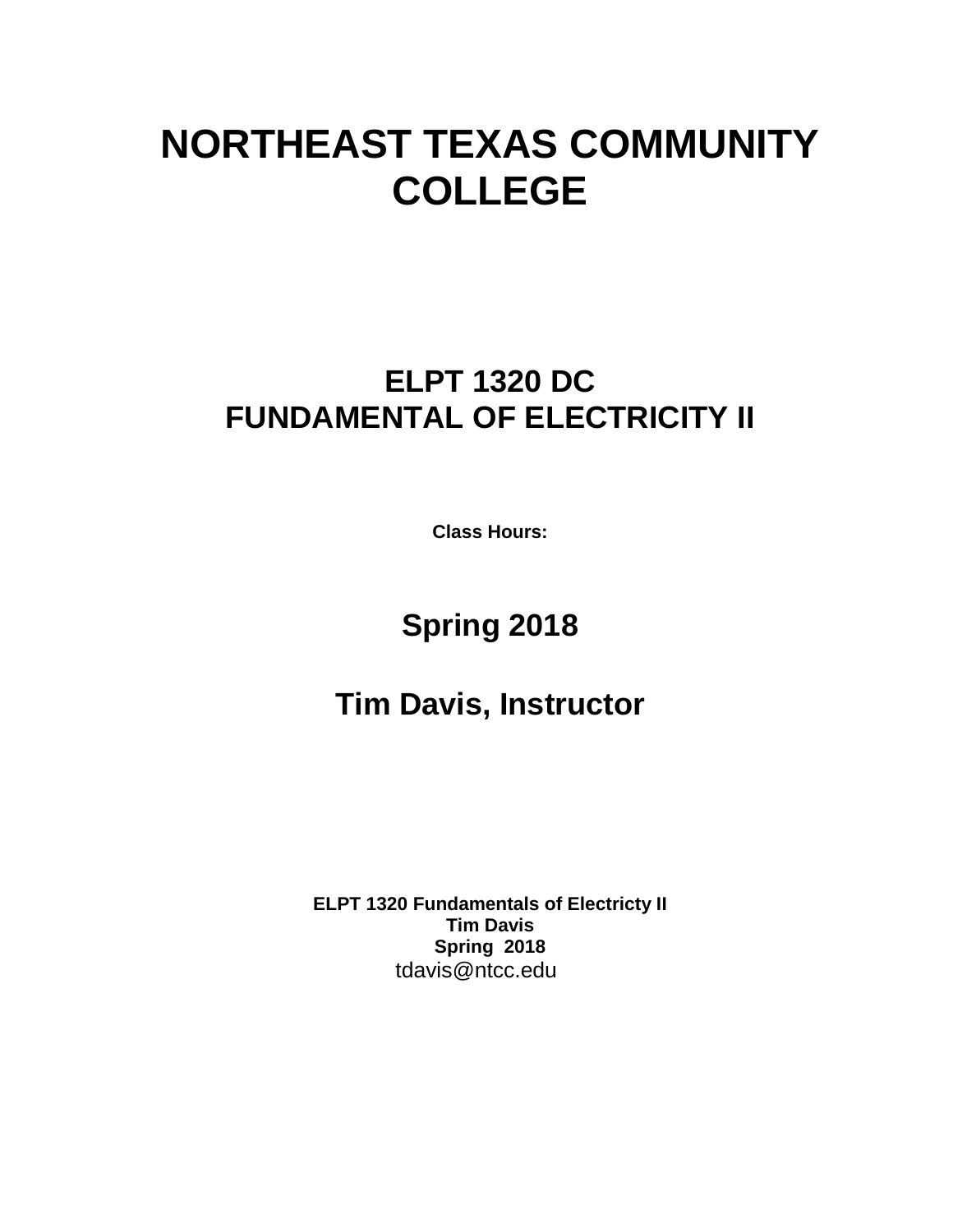#### **I. Course Description:**

An introduction to basic alternating current (AC) theory including electron theory and alternating current applications.

### **II. Course Objective**

The student should be able to calculate values of voltage, current, resistance, and power in series, parallel, and combination circuits; connect practical circuits in the laboratory; use test instruments to measure electrical values; calculate wire size and resistance of different size conductors; demonstrate knowledge of waveforms, resistors, capacitors; and demonstrate knowledge of AC generators and motors.

#### **II. Textbook**

Basic Electrical Theory by Mike Holt 3rd Edition Most Current "National Electrical Code Book"

### **III. Tools**

**Calculator** 

### **IV. Performance Objectives**

Demonstrate knowledge of the basic sub-atomic parts of an atom, give a definition of the law of charges, centrifugal force, and valence electrons.

Demonstrate knowledge of basic electrical values such as voltage, current, resistance, and power. Demonstrate the ability to calculate electrical values for series, parallel, and combination circuits. Demonstrate the ability to calculate values of resistance, length, type of material, and size for conductors. Be able to determine different values of resistors.

Demonstrate knowledge of batteries.

Demonstrate knowledge of magnetism and basic magnetic measurements.

Demonstrate knowledge of electrical measuring instruments

Demonstrate knowledge of alternating current generators.

Demonstrate knowledge of alternating current motors.

### **V. GRADING**

All tests must have a 70% accuracy to be considered passing.

There will be 4 tests all equal to 100%. Homework grades will all be added together to replace lowest test score. If all homework is done and you have an "A" average you will be exempt from final test. All homework has a due date assigned and will not be accepted for credit after the due date.

### **VI. Academic Dishonesty**

The college and your instructor expect all students to engage in academic pursuits in a manner that is beyond reproach. Students are expected to maintain complete honesty and integrity in their academic pursuits. Academic dishonesty such as cheating, plagiarism, and collusion is unacceptable and may result in disciplinary action.

Students are expected to complete course work in an honest manner, using their intellects and resources designated as allowable by the course instructor. Students are responsible for addressing questions about allowable resources with the course instructor. NTCC upholds the highest standards of academic integrity. This course will follow the NTCC Academic Honesty policy stated in the Student Handbook.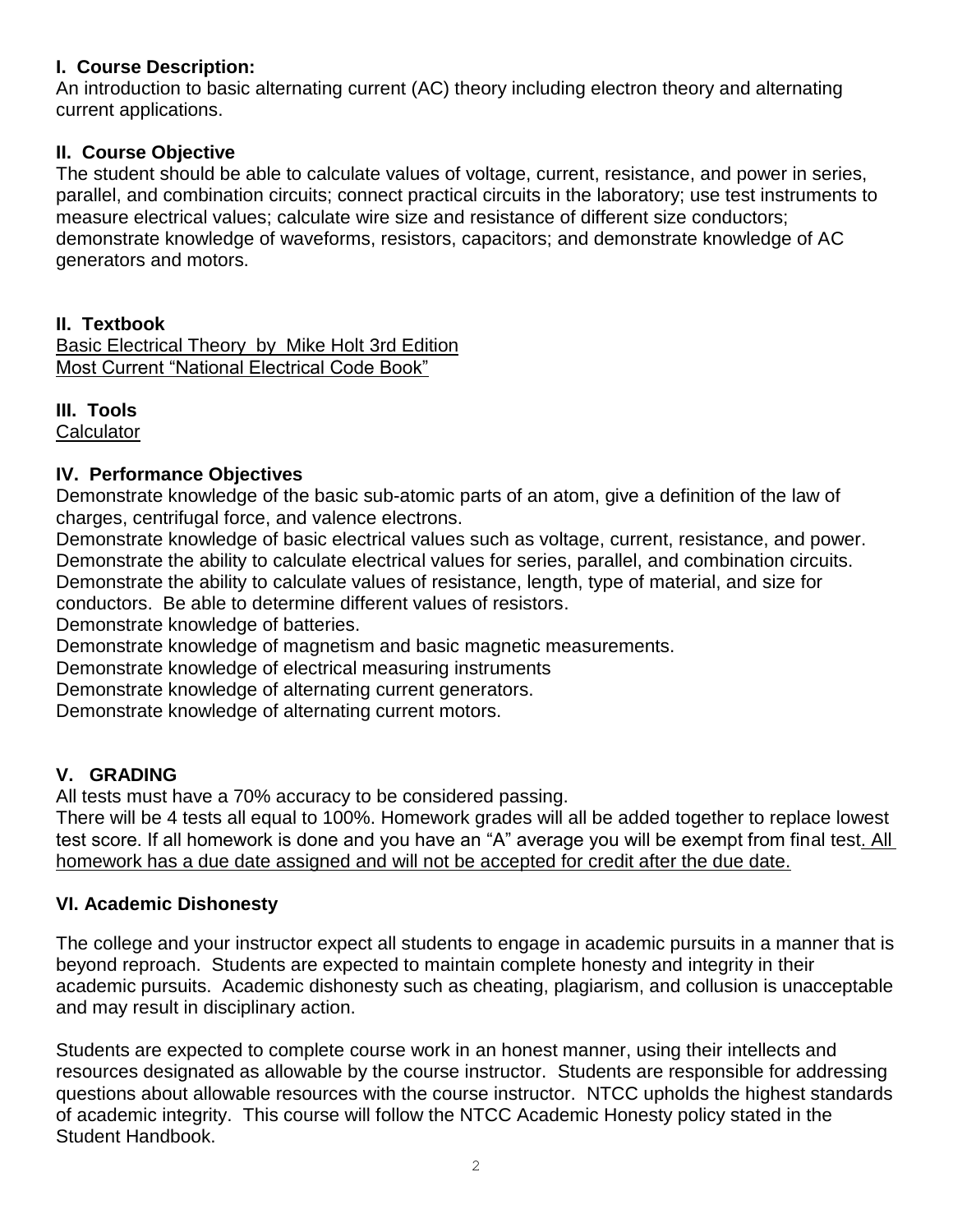#### **VII. Attendance Policy**

Regular and punctual attendance at all scheduled classes is expected. Attendance is necessary for successful completion of course work. If you are absent, you are responsible for initiating procedures for make-up work. All course work missed, regardless of cause, is to be completed to the satisfaction of the instructor.

*More than three absences is considered excessive*! It is up to you to initiate a drop in the Office of Admissions and Records. (At the discretion of the instructor, a student with no more than two absences and with an "A" average will be exempt from the final exam.)

#### **VIII. ADA Statement**:

It is the policy of NTCC to provide reasonable accommodations for qualified individuals who are students with disabilities. This College will adhere to all applicable federal, state, and local laws, regulations, and guidelines with respect to providing reasonable accommodations as required to afford equal educational opportunity. It is the student's responsibility to arrange an appointment with a College counselor to obtain a Request for Accommodations form. For more information, please refer to the NTCC Catalog or Student Handbook.

#### **IX. Family Educational Rights And Privacy Act (FERPA):**

The Family Educational Rights and Privacy Act (FERPA) is a federal law that protects the privacy of student education records. The law applies to all schools that receive funds under an applicable program of the U.S. Department of Education. FERPA gives parents certain rights with respect to their children's educational records. These rights transfer to the student when he or she attends a school beyond the high school level. Students to whom the rights have transferred are considered "eligible students." In essence, a parent has no legal right to obtain information concerning the child's college records without the written consent of the student. In compliance with FERPA, information classified as "directory information" may be released to the general public without the written consent of the student unless the student makes a request in writing. Directory information is defined as: the student's name, permanent address and/or local address, telephone listing, dates of attendance, most recent previous education institution attended, other information including major, field of study, degrees, awards received, and participation in officially recognized activities/sports.